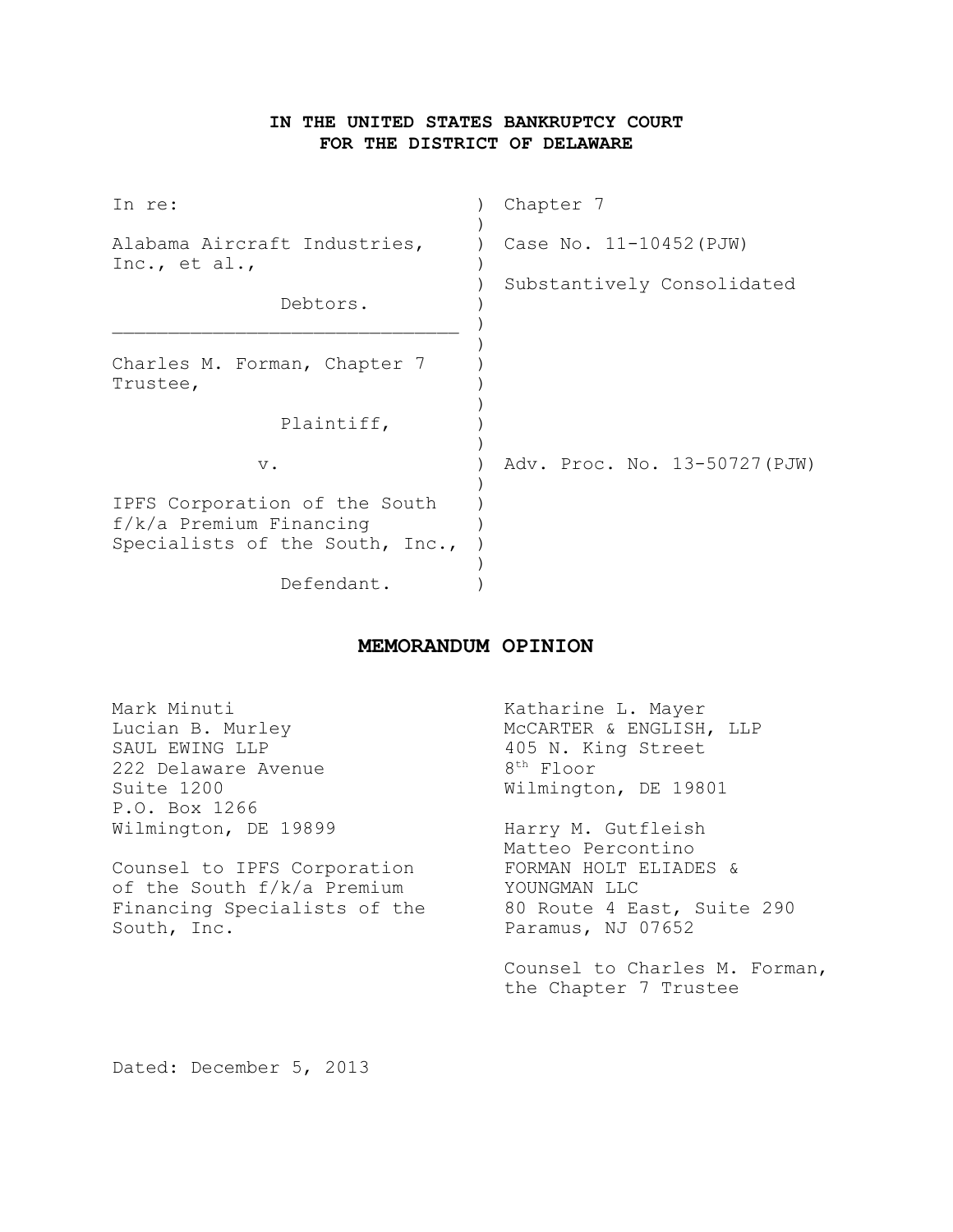#### $PMM$ **WALSH, J.**

This opinion is with regard to the summary judgment motion filed by IPFS Corporation of the South ("Defendant"). (Adv. Doc. No. 11.) In addition, this opinion will reach the merits of Trustee's cross-motion for summary judgment filed in opposition. (Adv Doc. No. 14.) For the reasons detailed below, I will grant Defendant's motion for summary judgment.

#### **Background**

This adversary proceeding was filed by Trustee to avoid and recover preferential transfers. (Adv. Doc. No. 1.) Along with its motion, Defendant filed a Declaration of Lisa R. Chandler ("Chandler" and "Chandler Declaration") as evidentiary support.

In his complaint, Trustee is seeking to avoid pursuant to § 547(b) and recover pursuant to § 550(a) four payments made by Debtors to Defendant pursuant to an insurance premium financing agreement("PFA"). The four installment payments that Trustee is seeking to avoid total \$151,979.84. Under the PFA, Debtors were to make ten installment payments of \$37,974.02 to Defendant.

There are no disputed factual allegations relating to the timing of the payments or the value of the security interest in this instant adversary proceeding. The last four installments were made in the ninety days prior to the petition date. The four installment payments at issue are: (I) a \$ 37,974.92 payment due on December 1, 2010 and received on December 2, 2010, (II) a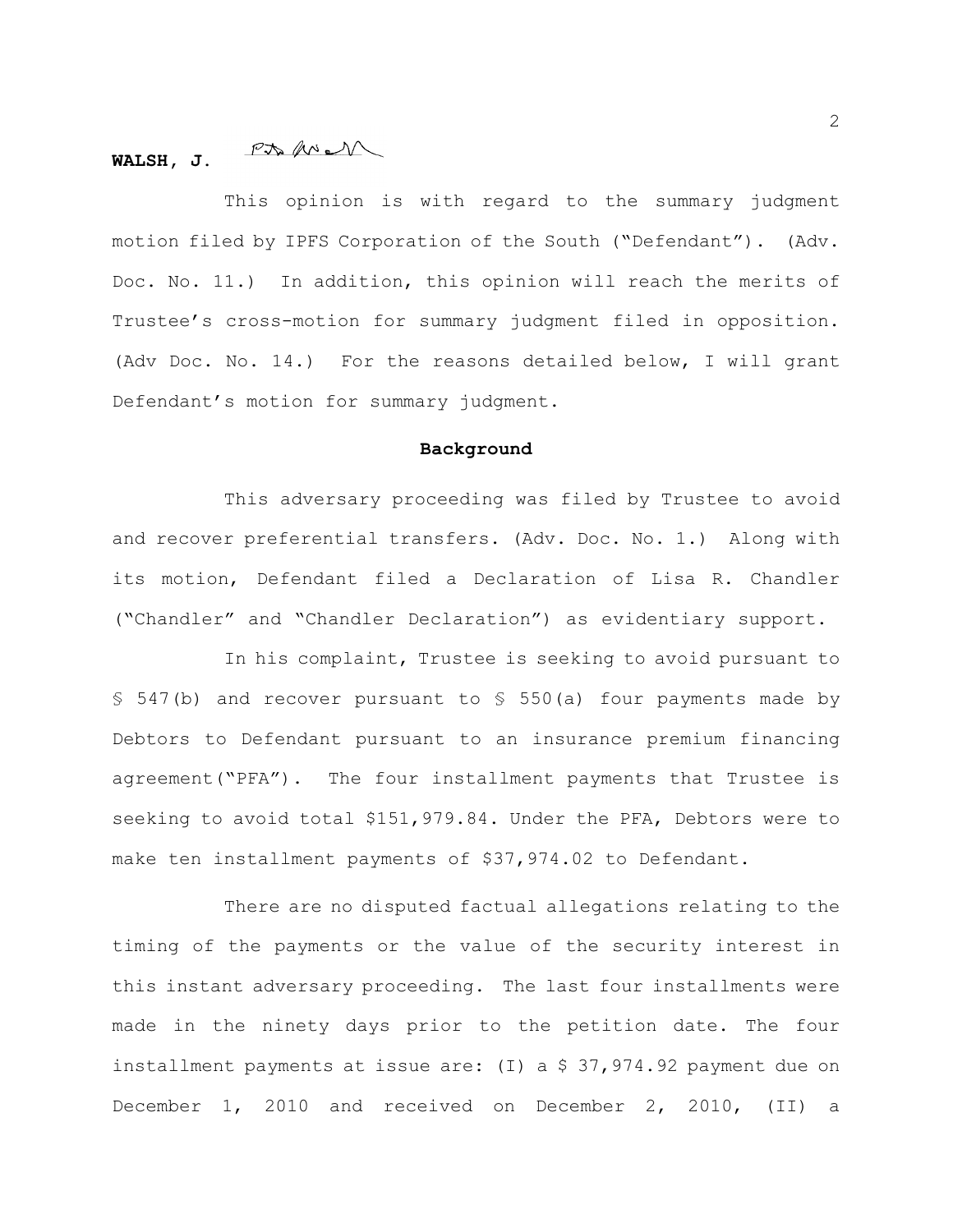\$37,974.92 payment due on January 1, 2011, and received on January 19, 2011 (III) a \$ 37,974.92 payment due on February 1, 2011 and received on February 4, 2011, and (IV) a \$ 37,974.92 payment due on March 1, 2011 and received on February 4, 2011.

#### **Jurisdiction**

This Court has jurisdiction over this matter pursuant to 28 U.S.C. §§ 157 and 1334. As follows, this matter is a core matter as determined by  $$ 157(b)(2)$ .

#### **Standard of Review**

Federal Rule of Civil Procedure 56 governs summary judgment motions and is made applicable to this proceeding pursuant to Federal Rule of Bankruptcy Procedure 7056. See Fed. R. Bankr. P. 7056. Granting a summary judgment motion is appropriate if "there is no genuine dispute as to any material fact and the movant is entitled to judgment as a matter of law." See Fed. R. Civ. P. 56(a). This Court is directed to inquire as to "whether the evidence presents a sufficient disagreement to require submission to the jury or whether it is so one-sided that one party must prevail as a matter of law." Anderson v. Liberty Lobby, Inc., 477 U.S. 242, 251–52 (1986).

The instant case presents cross-motions for summary judgment, but the summary judgment analysis does not change. See In re Jevic Holding Corp., 492 B.R. 416, 424 (Bankr. D. Del. 2013). As such, this Court will consider each party's motion, and each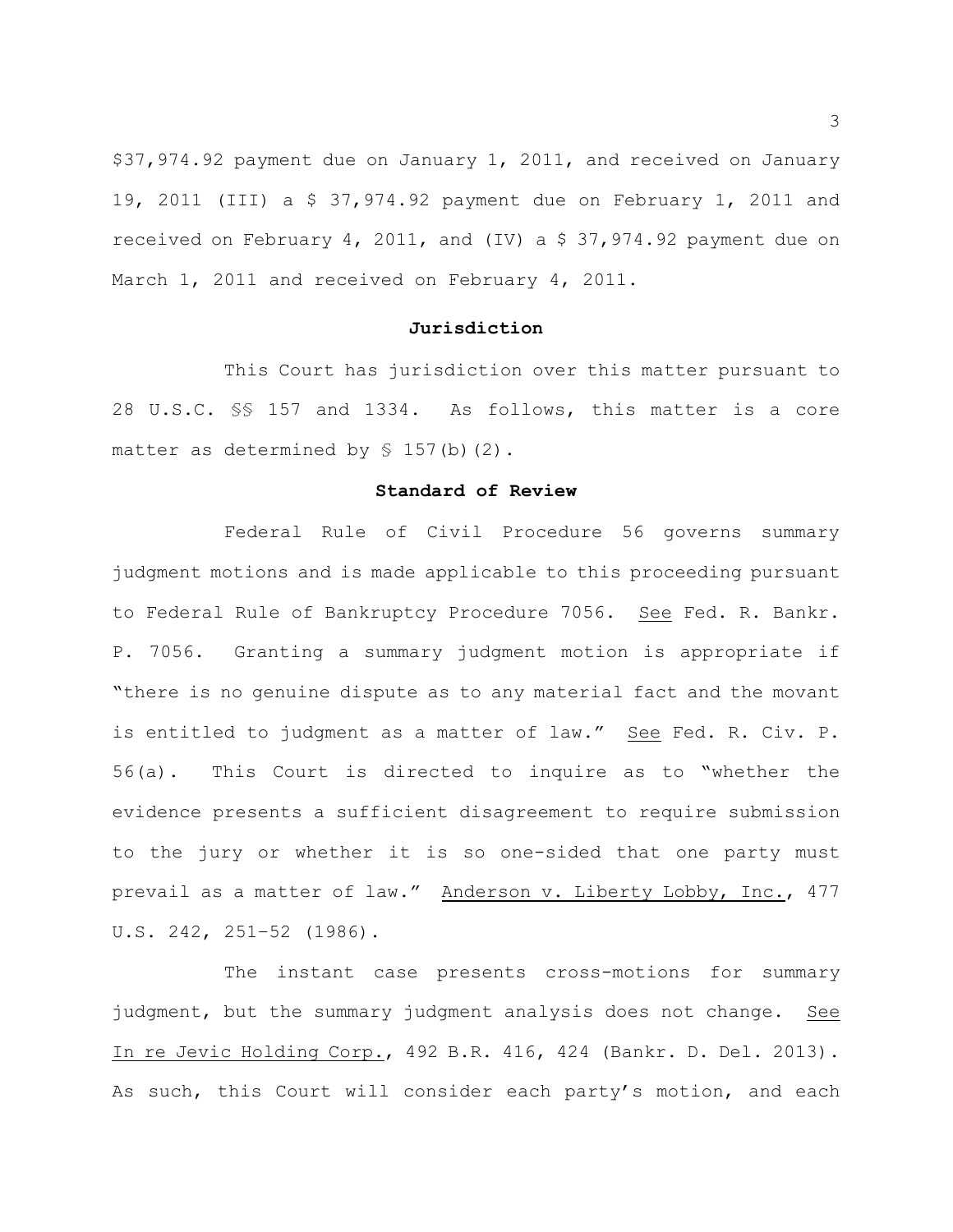party bears the burden of demonstrating that there are no genuine issues of material fact. See Liquidating Trust of U.S. Wireless Corp. v. Huffman (In re U.S. Wireless Corp.), 386 B.R. 556, 560 (Bankr.D.Del. 2008); Reinert v. Giorgio Foods, Inc., 15 F.Supp.2d 589, 593–94 (E.D.Pa.1998).

### **Discussion**

#### **I. Evidentiary Issues in the Chandler Declaration**

First and foremost at issue is the classification of the testimony found in the Chandler Declaration submitted by Defendant. The first mention that Chandler was giving "expert" testimony was in Defendant's reply brief. (Adv. Doc. No. 22 at 11.) Accordingly, I reject that contention at this time. Chandler may have familiarity with the industry, but evidence has not been proffered of her expertise in the industry.

As such, the portions of the Chandler Declaration based upon purported expert testimony pursuant to Federal Rule of Evidence 702 cannot be considered. Specifically, those are paragraphs 5-11; 22-24. See (Adv. Doc. No. 22 at 11.)

#### **II. Secured Status at the Time of the Transfer**

The undisputed facts are laid out in the following charts: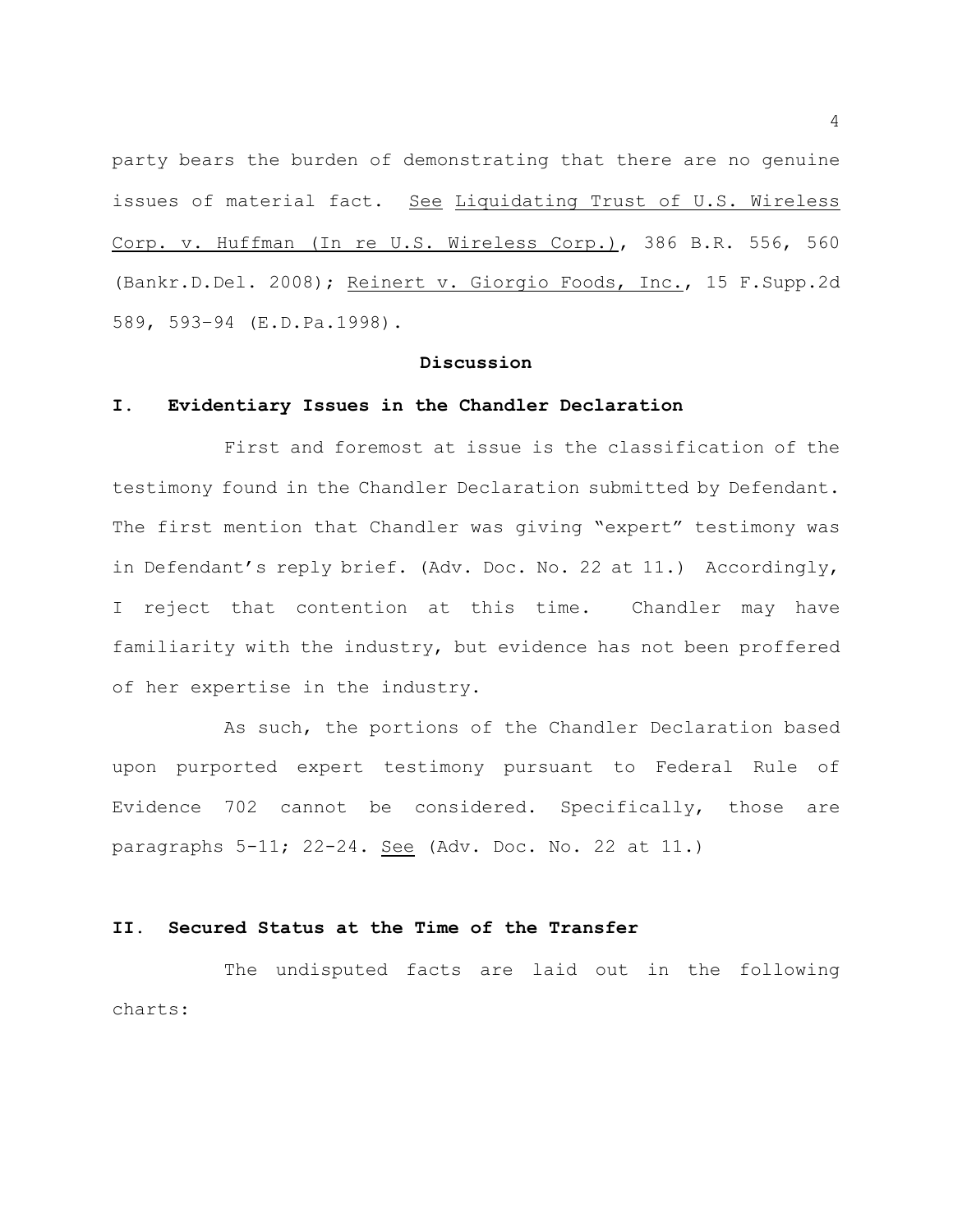| Check No. | Date Payment<br>Due | Transfer<br>Date | Value of<br>Unearned<br>Premiums as<br>of Date of<br>Payment | Outstanding<br><b>Balance of</b><br>the Debt |
|-----------|---------------------|------------------|--------------------------------------------------------------|----------------------------------------------|
| 114236    | 12/01/10            | 12/02/10         | \$193,008.46                                                 | \$151,899.68                                 |
| 114564    | 01/01/11            | 1/19/11          | \$131,469.53                                                 | \$113,924.76                                 |
| 114743    | 02/01/11            | 02/04/11         | \$110, 956.55                                                | \$75,979.84                                  |
| 114743    | 03/01/11            | 02/04/11         | \$110, 956.55                                                |                                              |

The petition was filed on February 15, 2011.

Pursuant to  $S$  547(b), a trustee may avoid any transfer of an interest of the debtor in property (i) made to or for the benefit of creditors, (ii) for or on account of an antecedent debt, (iii) while the debtor was insolvent, (iv) made within 90 days of the petition date, and (v) which enabled the transferee to receive more than s/he would have received in a Chapter 7 liquidation. 11 U.S.C.  $S$  547(b). In this matter, the singular dispute lies in the fifth element of the statutory test–-namely whether the payments received by Defendant resulted in a greater distribution than would otherwise have resulted in a hypothetical Chapter 7 distribution. See  $$547(b)(5)(A)$ .

If the  $$547(b)(5)(A)$  requirement is resolved in favor of Trustee, then he has met his prima facie burden for an avoidance action, and the analysis shifts to preference defenses. See § §  $547(c)$ , (g). If this issue is resolved in favor of Defendant, then the defenses analysis need not commence as the avoidance action cannot be sustained. Id.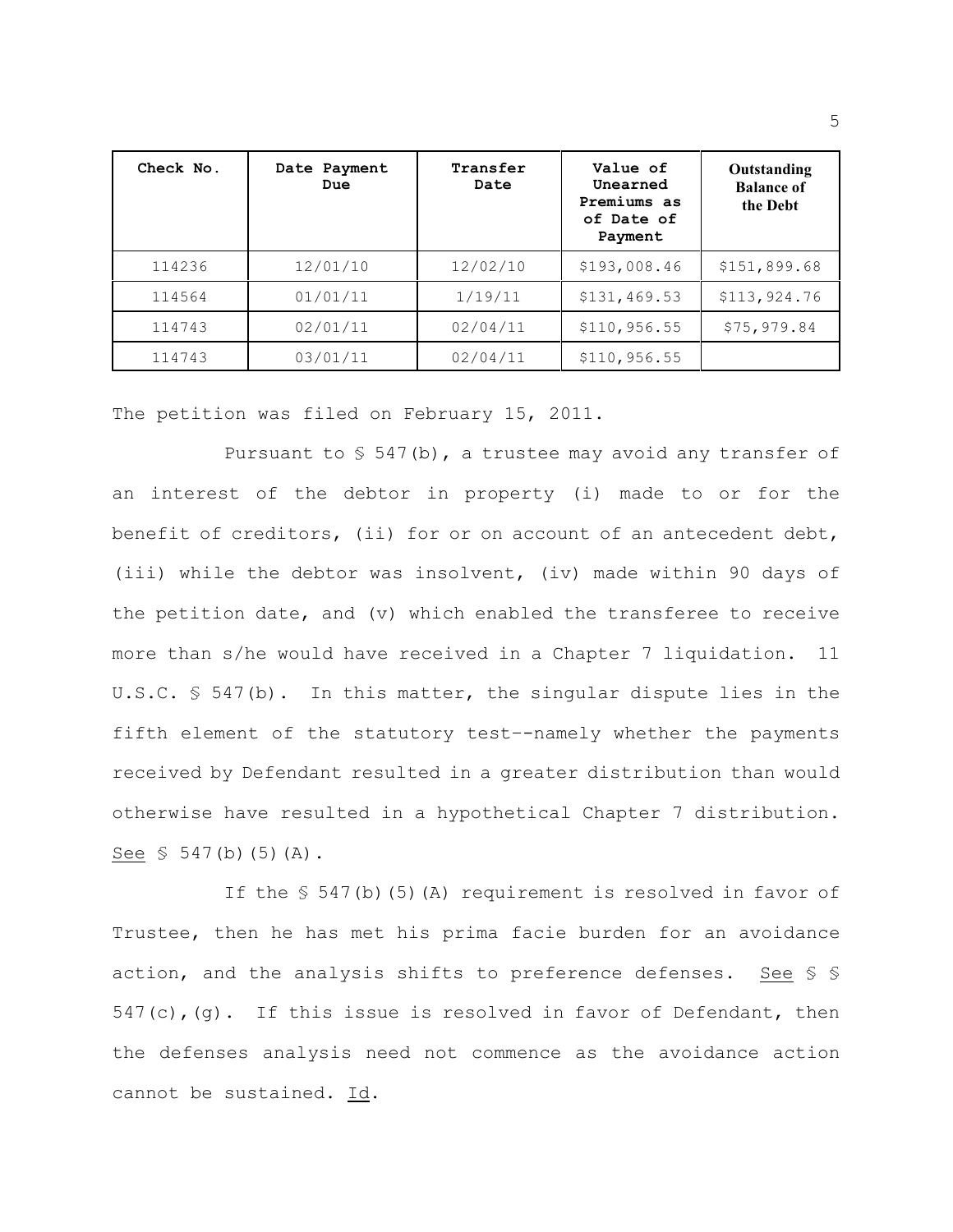Whether Trustee can meet his *prima facie* burden rests in the resolution of Defendant's secured status at all relevant times. If Defendant was fully secured, then the transfer fails to meet the avoidance requirement of  $\frac{1}{5}$  547(b)(5)(A).<sup>1</sup> See 5 Collier on Bankruptcy  $\text{\textsterling}$  547.03 (16<sup>th</sup> ed. 2010) ("Generally, payments to a fully secured creditor will not be considered preferential because the creditor would not receive more than in a chapter 7 liquidation."); In re Rocor Int'l, Inc., 380 B.R. 567, 571 (B.A.P. 10th Cir. 2007)("fully secured creditor is usually not subject to a preference claim because secured creditors receive 100% of the value of their collateral upon distribution in a Chapter 7 case."); In re Qimonda Richmond, LLC, 467 B.R. 318, 323 (Bankr. D. Del. 2012)("Because a fully-secured creditor would be entitled to payment in full before other creditors in a chapter 7 liquidation, any payment to that secured party could not possibly be for more than it would receive in a liquidation.").

For guidance on whether this Court should look at Defendant's secured status as of the date of the petition or the date of the transfer of payments, Defendant argues that this Court follow the lead of the Southern District of New York and the Northern District of Illinois where the courts have ruled that the

 $1$  This point is not contentious. See Trustee's Brief (Adv. Doc. No. 14 at p. 11) ("Courts routinely hold that a trustee cannot avoid a transfer to a creditor whose debt is fully secured throughout the preference period by a lien on debtor's assets because the collateral pledged is sufficient to pay the debt in full.").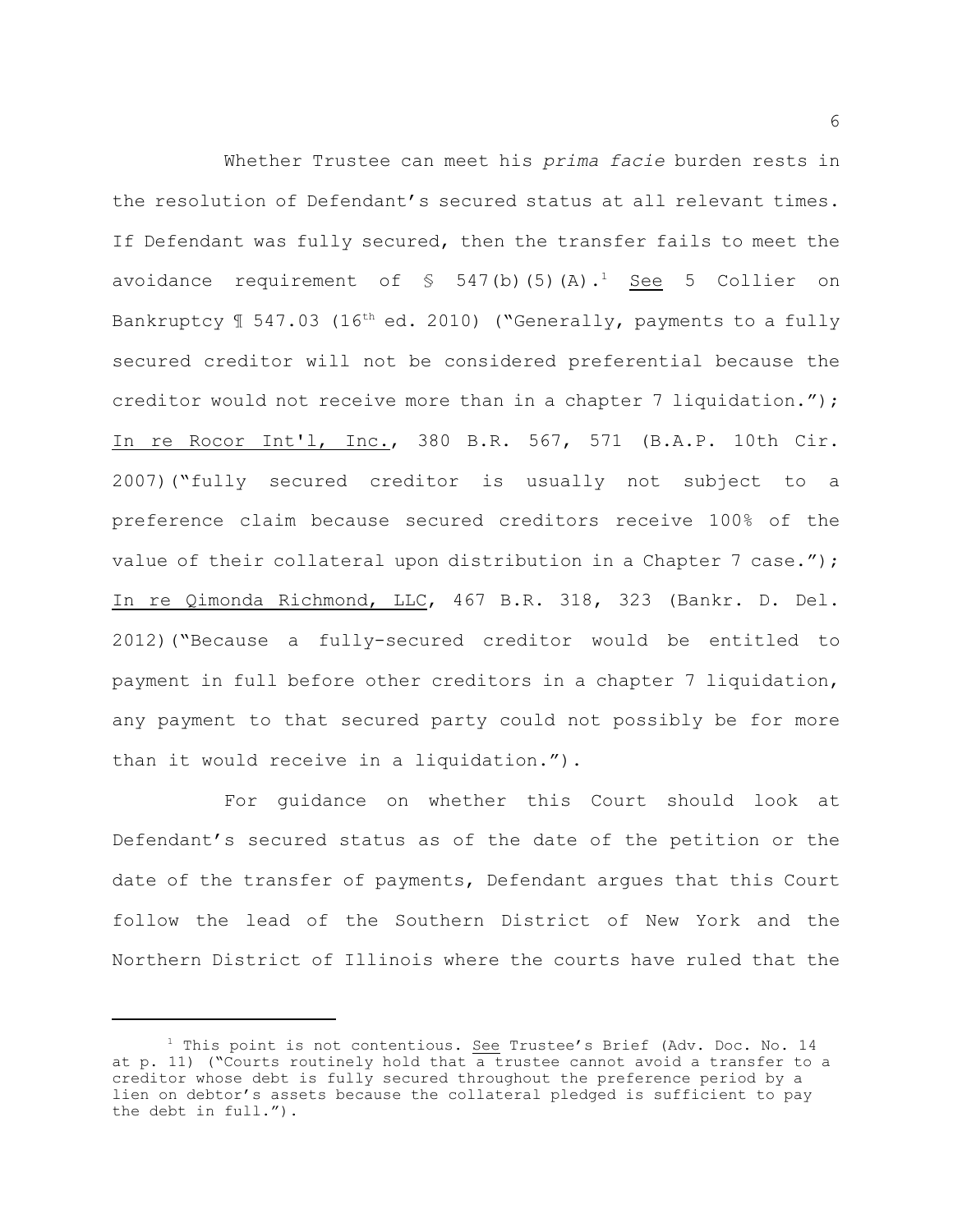Defendant's secured status is determined as of the date of the transfers. See In re Teligent, Inc., 337 B.R. 39 (Bankr. S.D.N.Y. 2005); In re Schwinn Bicycle Co., 200 B.R. 980 (Bankr. N.D. Ill. 1996).

Trustee wants this Court to believe that the Supreme Court in Palmer Clay mandates a different result, namely, that secured status is determined on the date of the petition. See Palmer Clay Products Co. v. Brown, 297 U.S. 227 (1936). This Court believes Trustee's reliance on Palmer Clay as binding authority is misplaced. Lower courts have found the creditor in Palmer Clay and its applicable analysis to be directed towards unsecured creditors, even though it is not explicitly stated in the Supreme Court opinion. See In re Rocor Int'l, Inc., 380 B.R. 567, 572 (B.A.P. 10th Cir. 2007); In re Rambo, 297 B.R. 418, 431 (Bankr. E.D. Pa. 2003 ("Notably Palmer Clay involved a transfer to an unsecured creditor but its reasoning has been adopted and applied to undersecured creditors."); In re Telesphere Commc'ns, Inc., 229 B.R. 173, 179 (Bankr. N.D. Ill. 1999); In re Springfield Contracting Corp., 154 B.R. 214, 221 (Bankr. E.D. Va. 1993). Whether or not a lower court wants to also apply the reasoning in Palmer Clay to a creditor of secured status is wholly separate from what Trustee incorrectly believes this court "must" do based on Palmer Clay. We find Palmer Clay in this instant action distinguishable. Compare In re Rocor Int'l, Inc., 380 B.R. 567, 572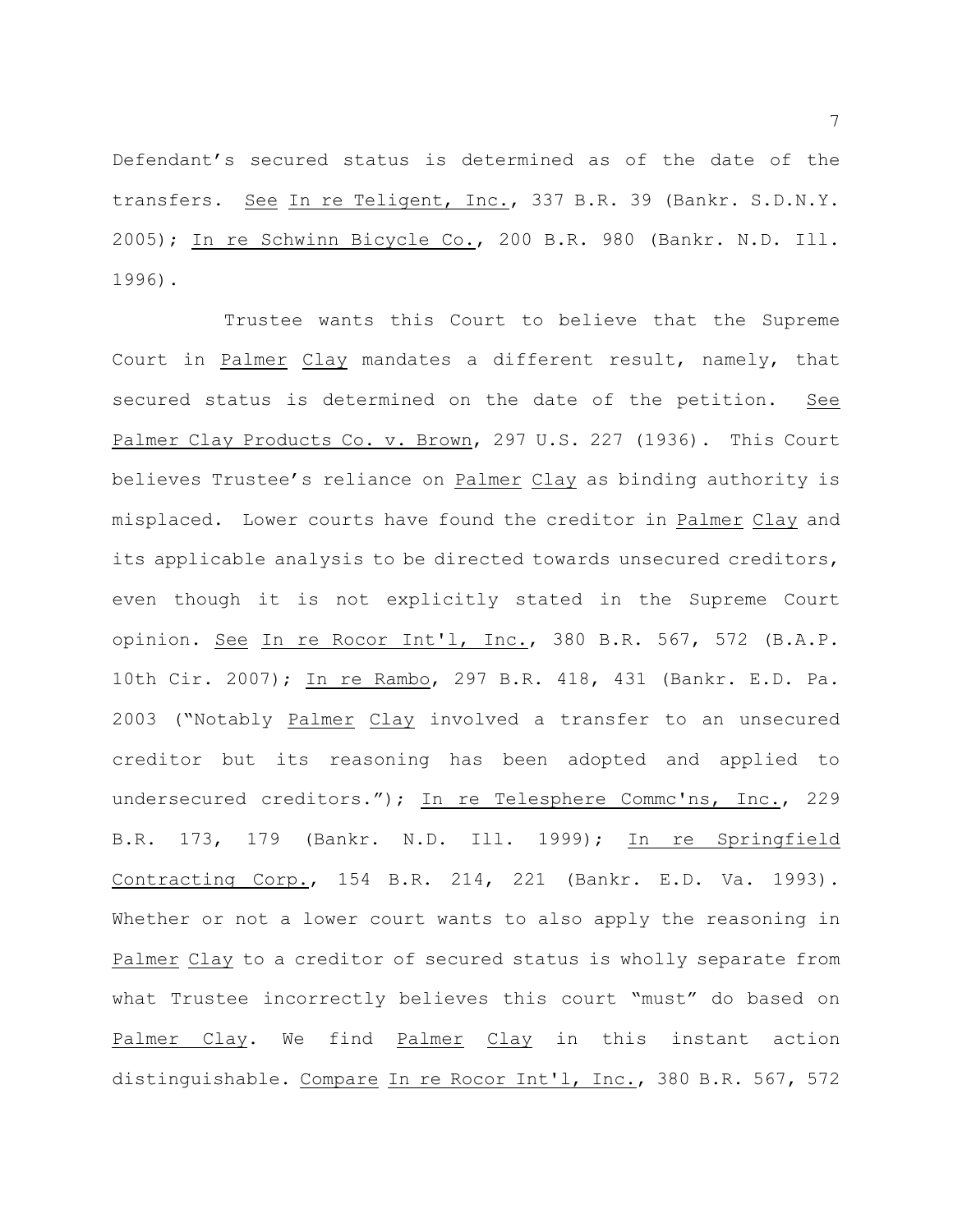(B.A.P. 10th Cir. 2007) ("As the bankruptcy court correctly noted, however, Palmer is distinguishable because the payments therein held to be preferential were made on unsecured claims.") with In re Falcon Products, Inc., 381 B.R. 543, 548 (B.A.P. 8th Cir. 2008) ("[Defendant] and the cases upon which it relies contend Palmer is not controlling because it dealt only with payments on unsecured claims. But there is nothing in the language of Palmer which expresses such a limitation, and the Panel finds no basis to impart or create one.").

Further, Trustee's reliance on many of the cases cited in its various filings are misplaced. This Court is perplexed by Trustee's citations to cases (and dissenting opinions) that are seemingly adverse to its ultimate position and/or are irrelevant based on the facts involved in the instant matter.

Here, this Court finds the appropriate approach to be in line with the reasoning of cases cited by Defendant. In holding as such, this Court finds that the secured status of a premium finance company should be determined as of the dates of the transfers. This approach is not only the common-sense approach, but it also adequately takes into account the unique nature of a premium financing agreement.

Therefore, at all relevant times, the value of the unearned premiums exceeded the outstanding balance, and IPFS was a secured creditor in the ninety days prior to the petition. By the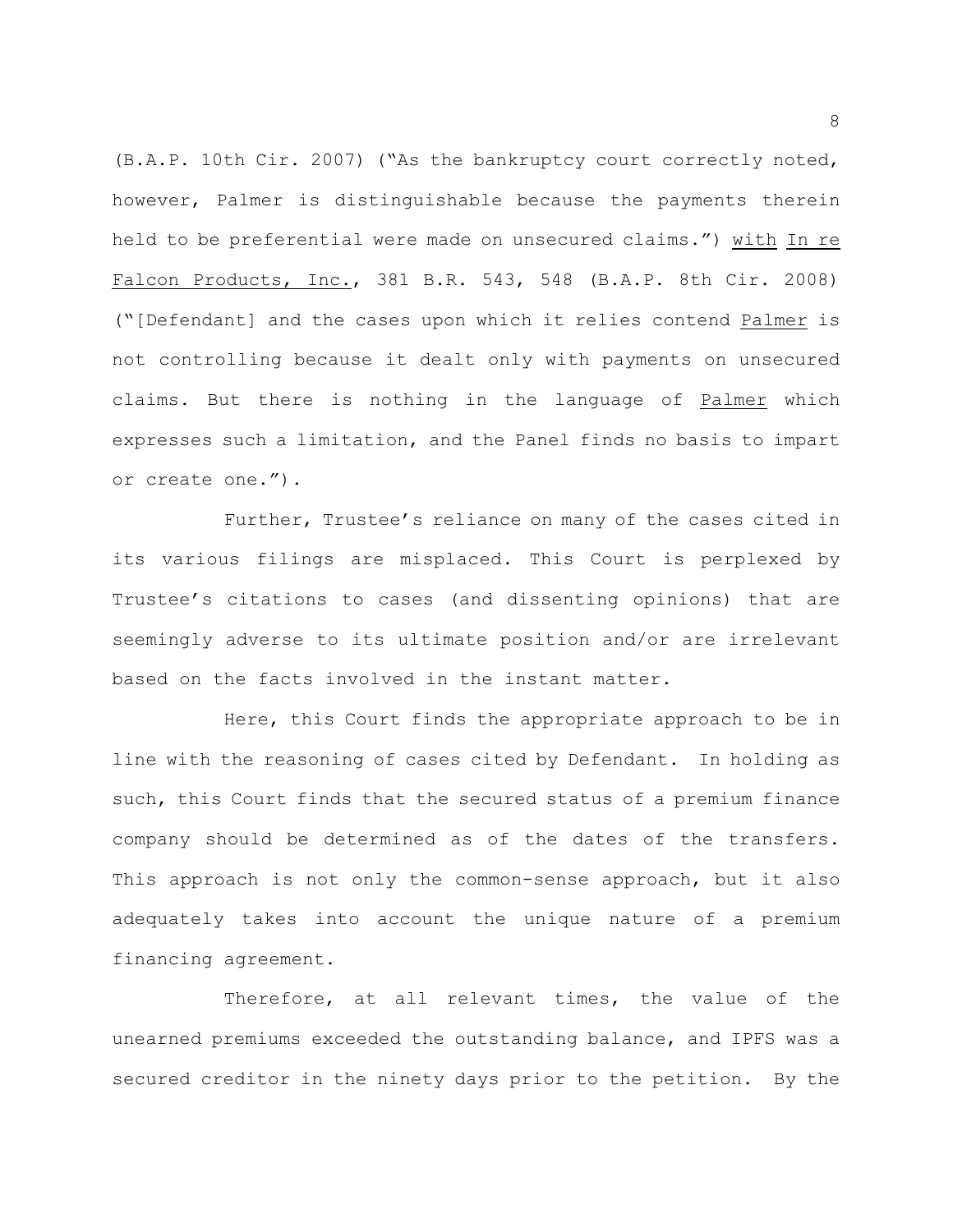very nature of the PFA, the collateral does not depreciate faster than the debt is paid, ensuring that at no time does IPFS become an under-secured creditor. As clearly seen here, IPFS's position as a secured creditor is abundantly clear. Teligent, 337 B.R. at 46 (finding in a similar dispute that the "oversecured position is intuitively clear[.]"). At each transfer in question, IPFS was oversecured by \$ 41,108.78, \$ 17,544.77 and \$ 34,976.71 respectively. Therefore, IPFS did not receive more than it would have in a hypothetical chapter 7, and it follows that Trustee cannot sustain an action to recover.

### **Conclusion**

This Court finds that at all relevant times, Defendant was a fully secured creditor, and based upon the relevant facts is not subject to the avoidance action proffered by Trustee. This Court grants Defendant's summary judgment motion, resulting in the denial of Trustee's responsive cross-motion.